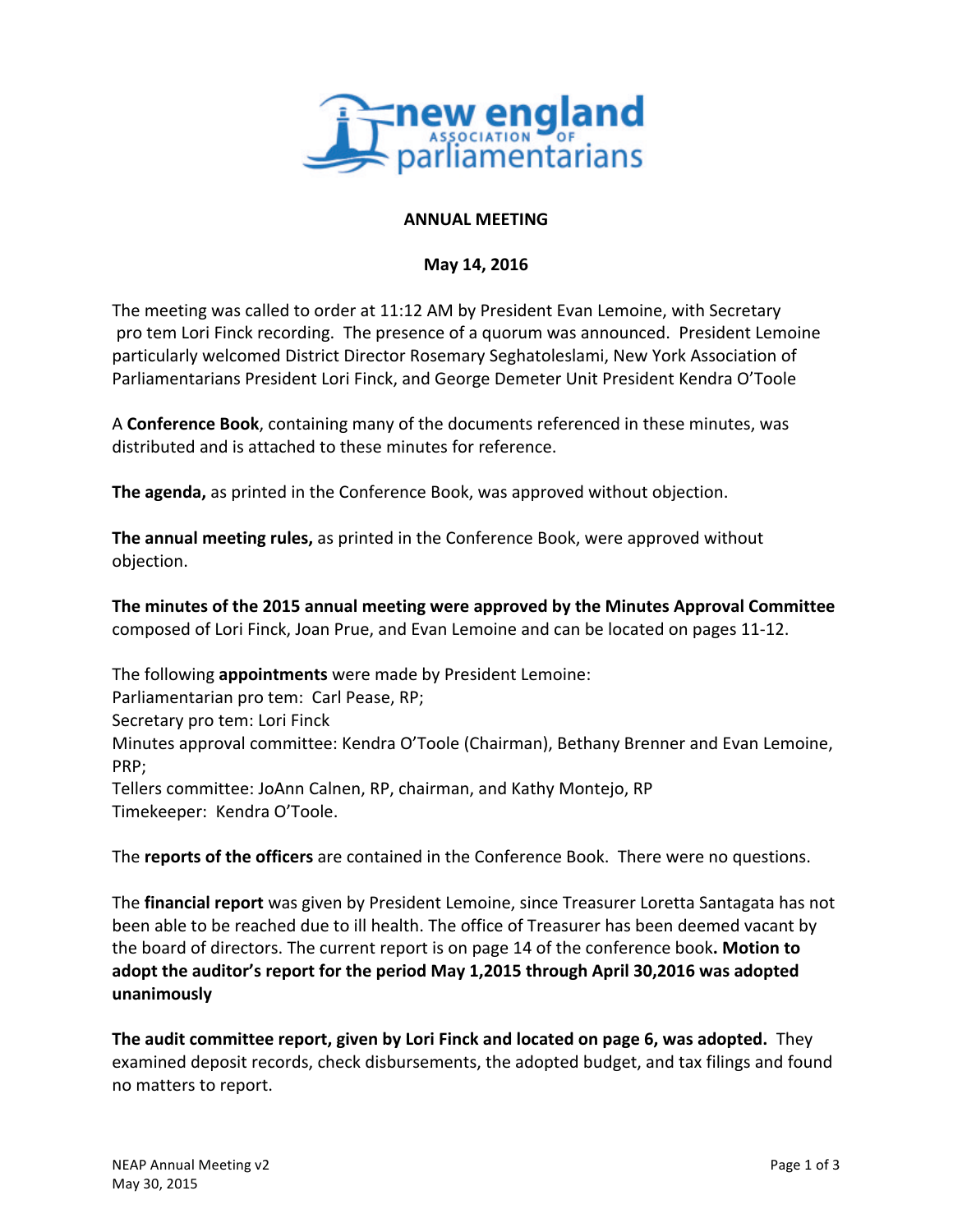The **reports of committees** are contained in the Conference Book. There were no questions on the reports.

The **unit report** from the George Demeter Unit was submitted and is on page 7 of the Convention Book.

**Nominations** were taken from the floor for the election by ballot of a three-person nominating committee that is to report at the 2017 NEAP Convention. Nominations were: Rosemary Seghatoleslami Peter Senopoulous Dan Fitzpatrick

## **Teller's Report:**

Number of Votes cast 15 Number Required for election 8 Rosemary Seghatoleslami received 15 votes Peter Senopoulous received 14 votes Dan Fitzpatrick received 12 votes Write in votes: Evan Lemoine received 1 vote Virginia White received 1 vote Lori Finck received 1 vote Illegal votes 0

President Lemoine announced the election results for the 2017 Nominating committee: Rosemary Seghatoleslami (Chairman) Peter Senopoulous Dan Fitzpatrick

**Four Proposals were included with the call to the meeting and also on pages 8, 9 and 10 of** the Convention Book; All bylaw proposals were adopted as proposed by the required twothirds vote.

**A** motion that the Bylaws Committee may make technical and grammatical changes for conformance was adopted.

**The courtesy resolution** found on page 15 of the Conference Book was adopted without objection.